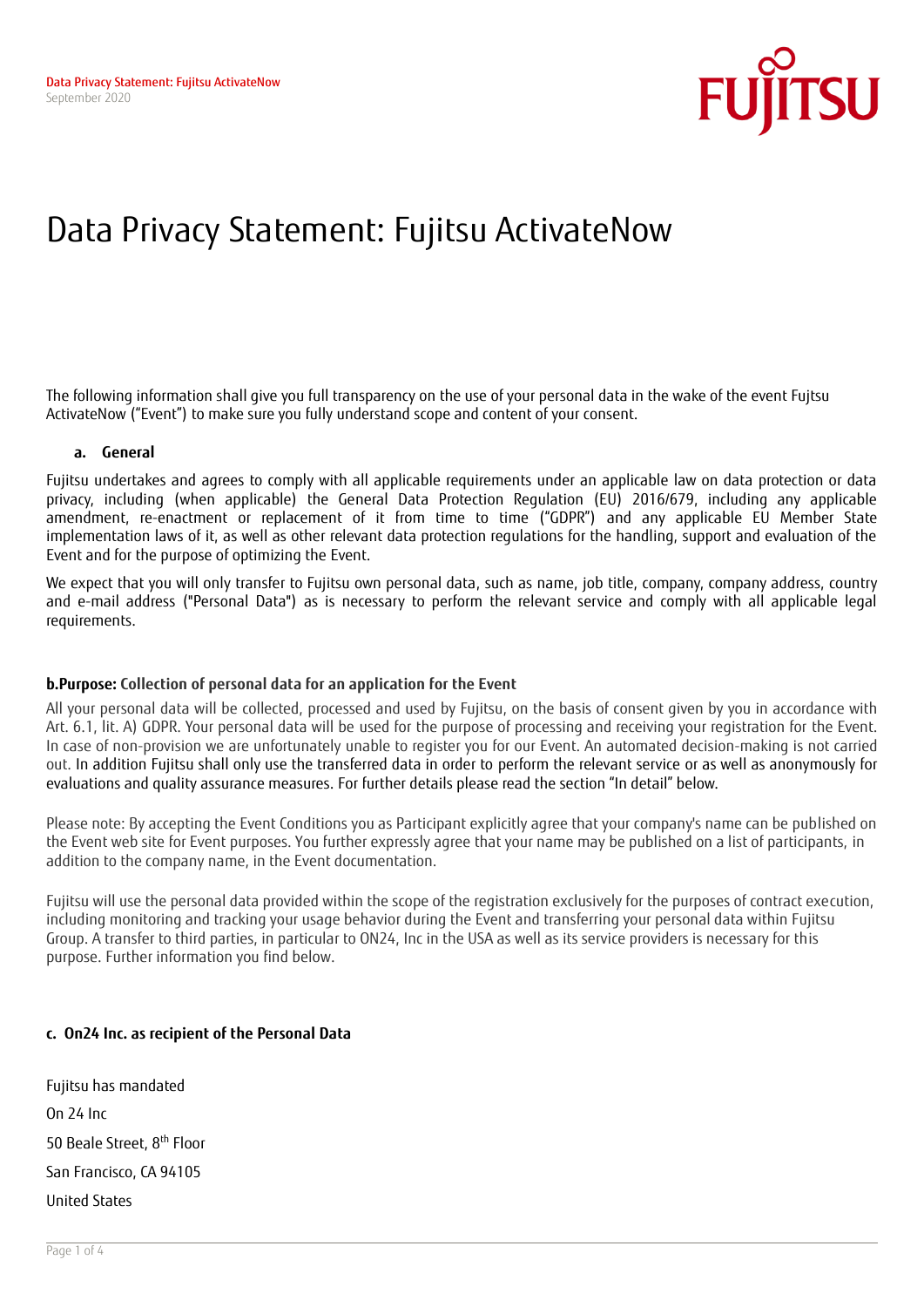to provide the platform and manage the Event on its platform. As such ON24 is a data sub processor and Fujitsu is the processor of your personal data, of which you remain data controller.

To the extent Fujitsu relies on the services of On24 Inc for the processing of Personal Data, Fujitsu shall remain responsible for the performance of all its obligations under the dedicated services provided within the context of the Event. In any case, when employing subcontractors for deliveries or the performance of services, Fujitsu is obliged to impose the appropriate obligations as per this statement also on the subcontractors. Fujitsu ensures that its arrangements with On24 are governed by relevant legal mechanisms and safeguards including data transfer agreements, designed to ensure that your personal information is protected, on terms approved for this purpose by the European Commission.

In order to offer you a more consistent experience in your interactions with Fujitsu in respect of the Event, information (including your personal data: name, surname, email address, job title, company, country) collected through ON24 may be combined with information Fujitsu obtains through other sources. As such Fujitsu can see exactly who is registering within ON24`s tool titled "Engagement Hub" and can analyze your engagement profile as access times.

You agree that ON24 may de-identify or aggregate your personal data (first name, last name, e-mail, company, job title) and other data related to the Event to render it Anonymous Data, which may then be used for the purposes of operating and improving ON24's services and operations, and other research, analytics, marketing and related purposes. ON24 may maintain Anonymous Data as part of its own records and information. "Anonymous Data" means data that has been de-identified and/or aggregated with other data to such an extent that Client and Attendees are no longer identifiable, and individuals are no longer identified, identifiable, linked or linkable, or otherwise ascertainable by reference to or combination with other datasets.

You further acknowledge and agree that ON24 is headquartered in the United States, and your personal data will be transferred to or accessed by ON24 (and its service providers, agents and affiliates) in the United States and other jurisdictions where ON24 operates, as set forth the ON24 Platform Privacy Policy, available [here](https://www.on24.com/privacy-policy/)

ON24's list of its subprocessors can be found here: [https://www.on24.com/subprocessors/](https://info.on24.com/o039C00TY00uRA1O3NHy7b0)

In addition ON24 intends to appoint (if not listed on ON24 list above) Google LLC for cloud-based speech to text functionality (Google Cloud "Speech to Text" API) to support closed captioning and transcription of webinars and events on the ON24 platform.

In case of questions, please contac[t Privacy@on24.com](mailto:Privacy@on24.com) or

Fujitsu Technology Solutions GmbH

Mies-van-der-Rohe-Straße

80807 München

Germany

Tel: +49 (89) 62060-0

E-Mail: Datenschutzbeauftragter@ts.fujitsu.com

# **d. Right to withdraw**

Please note: you have the right to withdraw your consent to the collection and processing of your personal data for the above-named purposes. The duration of the storage of your personal data ends upon receipt of your revocation. In case you decide to withdraw your consent under data protection law, Fujitsu may no longer use the corresponding personal data from this point in time. Should this result in disadvantages for the Participant, the Participant cannot derive any legal claims against Fujitsu. The revocation of a consent by the Participant shall also be deemed as withdrawal of the Participant from the Event.

# **e. Further details on Fujitsu's use of your Personal Data**

The Personal Data that we are storing in our systems are the data that you provide during your registration, i.e. name, surname, email address, job title, company, company address, country. We may also collect demographic information, such as your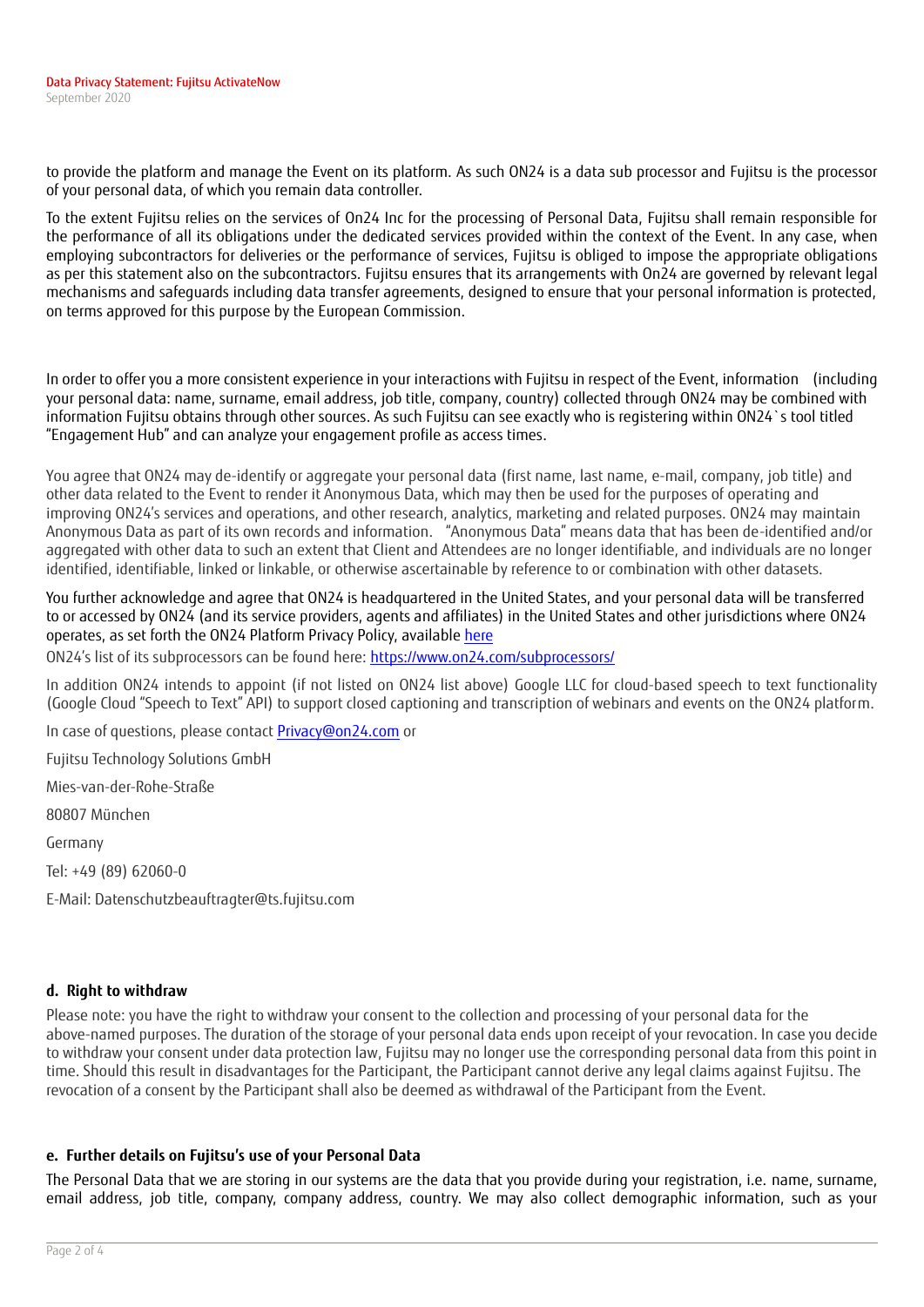business information and preferences. The registration form that you choose to complete will indicate which information requested is mandatory or voluntary.

In order to offer you a more consistent experience in your interactions with Fujitsu, information (including Personal Data) collected through one source may be combined with information Fujitsu obtains through other sources. We may also supplement the information we collect with information obtained from other parties, including our contractually authorized third parties, e.g. distributors or technology partners.

Fujitsu uses your Personal Data to:

- •Deliver the Services and support or carry out the transactions you have requested;
- •Customize, analyze and improve our services, technologies, communications and relationship with you;
- Process and respond to any complaint made by you;

•Prevent fraud and other prohibited or illegal activities;

or

•Otherwise, as disclosed to you at the point of collection.

In addition every access to the website and every retrieval of a file stored on our website is logged. The storage serves internal system-related and statistical purposes.

To be logged:

- name of the retrieved file.
- date and time of retrieval,
- transferred amount of data,
- message about successful retrieval,
- used operating system,
- browser and browser type,
- website from which it was forwarded,
- Internet service provider,
- visited websites and
- requesting domain.

Additionally, the IP addresses of the requesting computers are logged, but not specified on a person.

The data are required to display properly the contents on the website, to optimise the content permanently for you and to support criminal prosecution in the case of security incidents.

## **g. Subcontractors**

Fujitsu may engage sub-contractors (i) for the services provided within the Event platform, its registration portal and the management of the Event, (ii) to work anonymously for purposes of statistical evaluation and quality assurance, or (iii) where agreed, as sub-processors for the processing of Personal Data in accordance with Article 28 para. 4 GDPR. Such subcontractors may be located outside of the European Economic Area.

Further information on sub-contractors engaged by Fujitsu is available upon request, if not already included in the publications of Fujitsu. To the extent Fujitsu relies on the services of subcontractors for the processing of Personal Data, Fujitsu shall remain responsible for the performance of all its obligations under the dedicated services provided within the context of the Event. In any case, when employing subcontractors for deliveries or the performance of services, Fujitsu is obliged to impose the appropriate obligations as per this Statement also on the subcontractors.